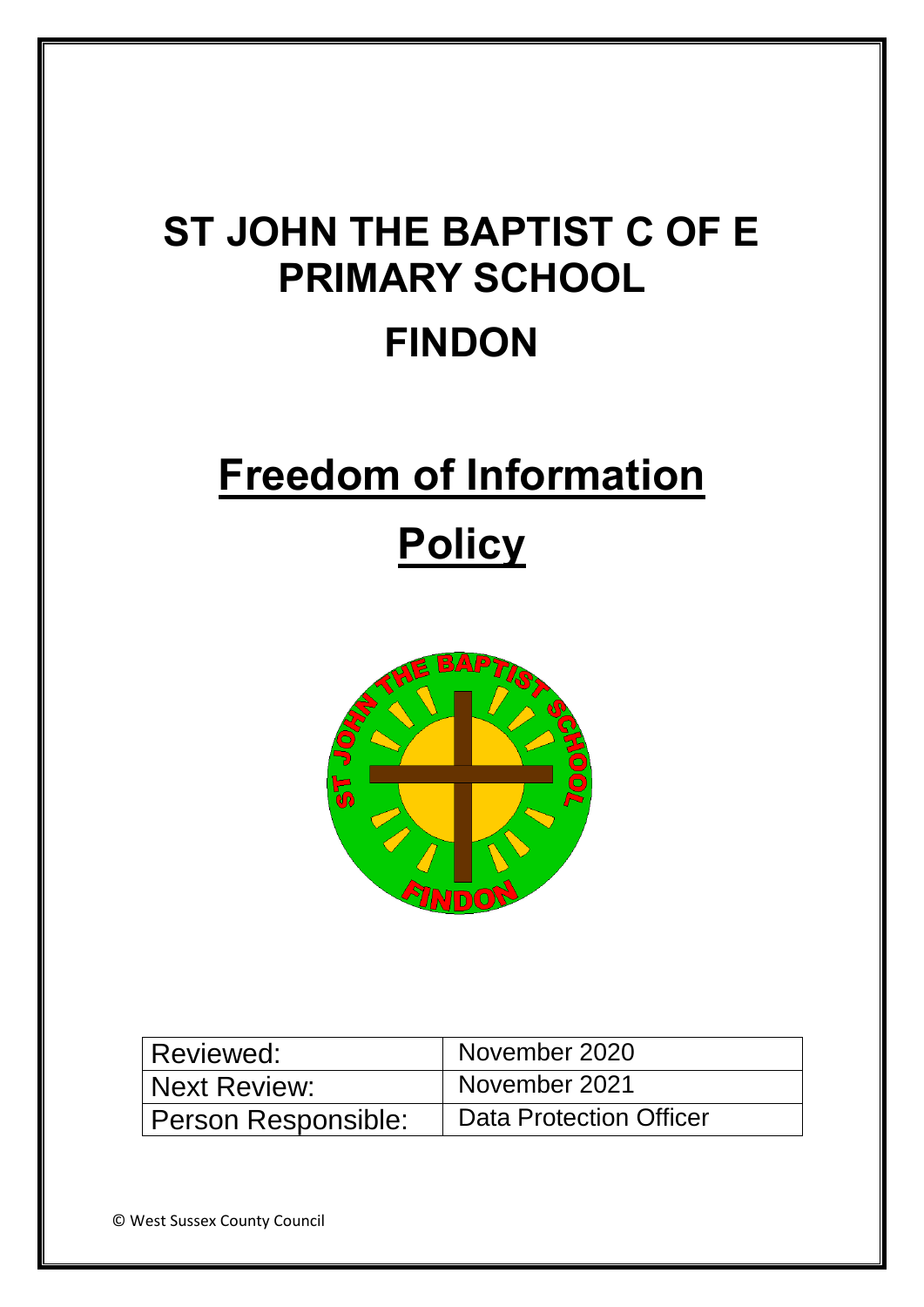Model School FOI Policy:

### **Freedom of Information Policy**

| Lead member of staff      | <b>DPO</b>                 |
|---------------------------|----------------------------|
| <b>Governor Committee</b> | <b>Full Governing Body</b> |
| Date of publication       | May 2018                   |
| Review date               | November 2021              |

#### **Introduction**

The School is a "public authority".

The Freedom of Information Act 2000 (FOIA) provides public access to information held by public authorities.

The Environmental Information Regulations 2004 (EIR) provides public access to environmental information as defined in the Regulations.

FOIA and EIR promote openness and transparency.

Information is provided in two ways:

- 1. It is mandatory to publish certain information (publication scheme); and
- 2. Any person is entitled to request information which subject to the application of any exemptions must be provided free of charge.

The Act does not give people access to their own personal data. Subject Access Requests are dealt with in accordance with the Data Protection Policy.

#### **Aim**

This Policy will ensure:

The School complies with its duties under the FOIA and EIR and handles requests under the correct regime.

The School has a system in place which will result in proactive publication of what information is available.

Any person knows they can make a request and who to contact.

All appropriate staff will be able to recognise and respond appropriately to a valid request for information.

That there is awareness amongst staff, contractors or others having contact with the School that the duties under FOIA and EIR may impact on the ability to guarantee confidentiality of information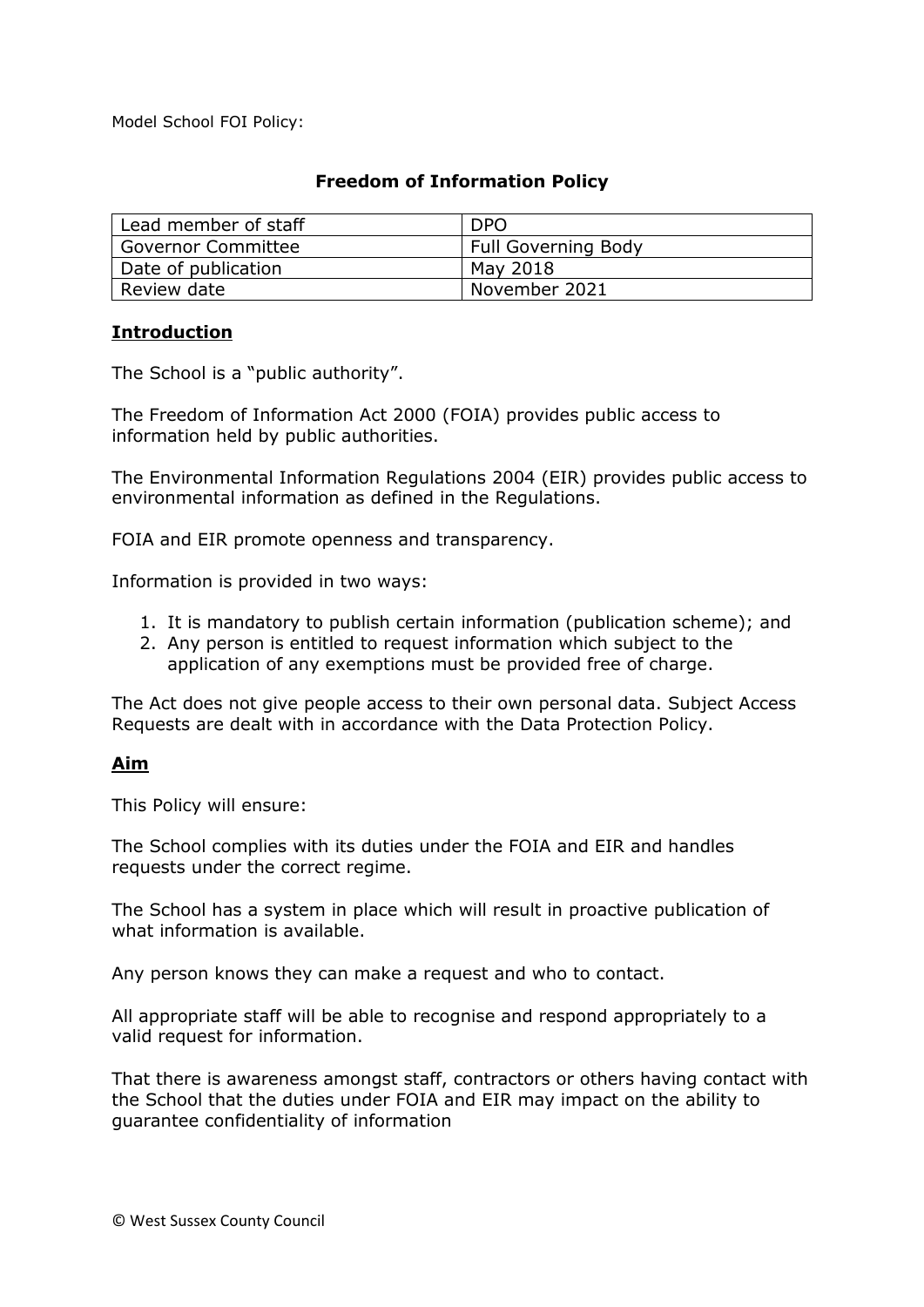### **Scope**

This Policy applies to:

All recorded information held by the School or by a third party on the Schools behalf.

Recorded information includes printed documents, computer files, letters, emails, photographs, and sound or video recordings.

#### **Roles and Responsibilities**

The Governing Body of the School has overall responsibility for ensuring compliance with the Freedom of Information Act. The Headteacher has day to day responsibility for FOI /EIR compliance and the Business Manager is the point of contact for enquiries.

All staff will be trained on recognising a request for information

A designated member of staff is responsible for handling request for information. Requests should be made to: Sally Johnson at bursar@st-john-baptist.w-sussex.sch.uk

#### **Publication Scheme**

The School has adopted the Model Publication Scheme for Schools as approved by the Information Commissioner.

#### **Requests handling**

The School will ensure that:

Advice and assistance is provided to the requestor if required.

Responses will be provided promptly and within the statutory time limit of 20 School days. A 'School' day will be any day on which there is a session and the pupils are in attendance. In the alternative the School will respond within 60 working days if that is shorter.

Information will only be withheld in accordance with the exemptions specified by legislation. The reasons for applying the exemption will be provided to the requester.

Care will be taken to ensure that personal data is not unlawfully disclosed in response to a request for information made under FOIA or EIR.

Information provided to the School from third parties may be the subject of a request for information. In considering whether exemptions apply, the School will seek to consult with the third party but the legal responsibility for deciding whether or not the information should be released rests with the School.